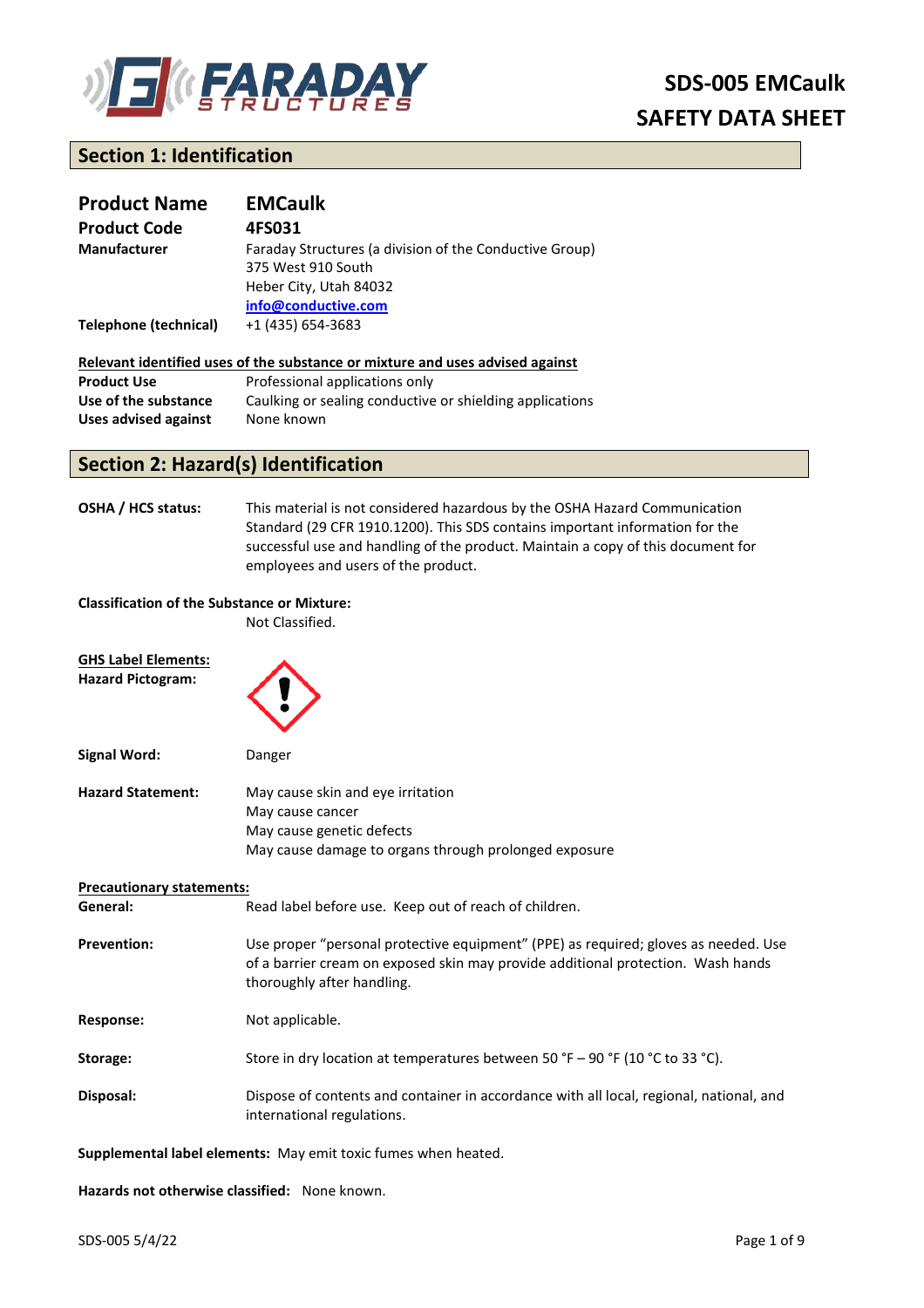

# **Section 3: Composition/Information on Ingredients**

| Substance / mixture:   | Mixture. |                            |                 |                      |
|------------------------|----------|----------------------------|-----------------|----------------------|
| <b>Ingredient Name</b> |          | <b>Typical Composition</b> | L C.A.S. Number | <b>EINECS Number</b> |
| Nickel (Ni)            |          | $20 - 60 %$                | 7440-02-0       | 231-111-4            |

Based on product and formula knowledge, there are no additional ingredients present which are classified as hazardous to health and thereby are not required to be reported in this section. Occupational exposure limits, if available, are listed in Section 8.

## **Section 4: First-Aid Measures**

- **EYE CONTACT:** Check for and remove any contact lenses. Immediately flush eyes with running water, occasionally lifting the upper and lower eyelids. Continue to rinse for at least 15 minutes. Seek medical attention.
- **INHALATION:** Remove to fresh air and keep at rest in a position comfortable for breathing. If not breathing, if breathing is irregular, or if respiratory arrest occurs, provide artificial respiration or oxygen by trained personnel. It may be dangerous to the person providing aid to give mouth-to-mouth resuscitation. Get medical attention. If unconscious, place in recovery position and get medical attention immediately. Maintain an open airway. Loosen tight clothing such as a collar, tie, belt or waistband. In case of inhalation of decomposition products in a fire, symptoms may be delayed. The exposed person may need to be kept under medical surveillance for 48 hours.
- **INGESTION:** Rinse mouth with water. Do not induce vomiting. Seek medical attention. Never induce vomiting or give anything by mouth to an unconscious person.
- **SKIN:** Remove contaminated clothing, wash affected area with soap and warm water. To avoid further irritation, do not rub or scratch the irritated areas. Seek medical attention if symptoms develop or persist.

## **MOST IMPORTANT SYMPTOMS/EFFECTS, ACUTE AND DELAYED:**

- **EYE CONTACT:** May cause serious eye irritation.
- **INHALATION:** Exposure to decomposition products may cause health hazard. Serious effects may be delayed.
- **SKIN CONTACT:** May cause skin irritation.
- **INGESTION:** Irritation to the mouth, throat, and stomach.

### **OVER-EXPOSURE SIGNS / SYMPTOMS:**

- **EYE CONTACT:** Adverse symptoms may include: pain, watering, reddening.
- **INHALATION:** No specific data.
- **SKIN CONTACT:** Adverse symptoms may include: irritation, redness.
- **INGESTION:** No specific data.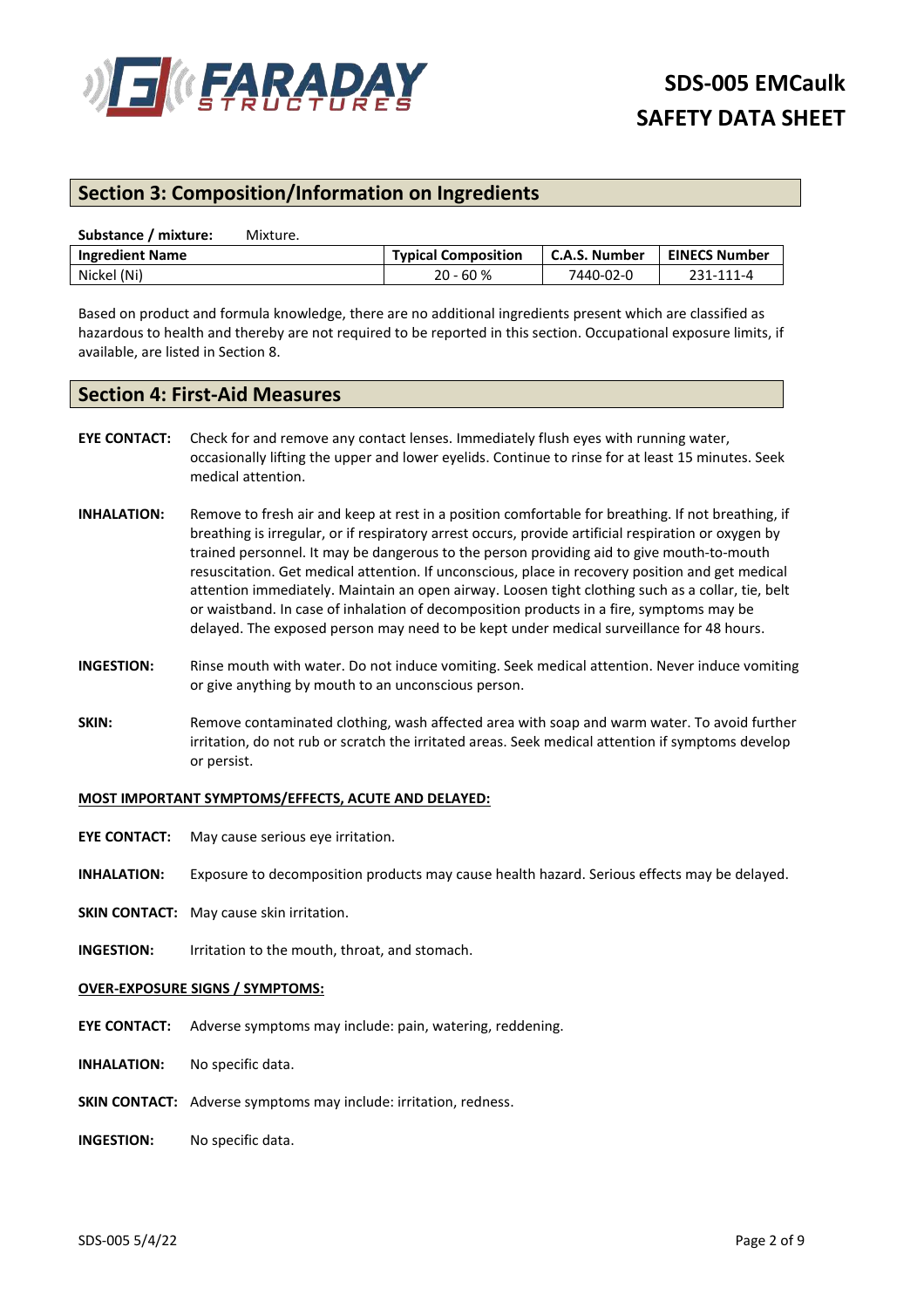

## **INDICATION OF IMMEDIATE MEDICAL ATTENTION AND SPECIAL TREATMENT IF NECESSARY:**

**NOTES TO PHYSICIAN:** In case of inhalation of decomposition products in a fire, symptoms may be delayed. The exposed person may need to be kept under medical surveillance for 48 hours. Otherwise treat symptomatically.

**SPECIFIC TREATMENTS:** No specific treatment.

**PROTECTION TO FIRST RESPONDERS:** No action shall be taken involving any personal risk without proper, suitable training. It may be dangerous to the person providing aid to give mouth-to-mouth resuscitation if the exposed person inhaled or ingested material. Wash contaminated clothing thoroughly with water before removing. Wear disposable gloves.

## **Section 5: Fire-Fighting Measures**

**FLAMMABILITY OF THE PRODUCT:** Use an extinguishing agent suitable for the surrounding fire

**EXTINGUISHING MEDIA:** Use extinguishing agent suitable for surrounding material and type of fire.

**UNSUITABLE EXTINGUISHING MEDIA:** None known.

## **OXIDIZING PROPERTIES:** Not oxidizing

- **SPECIFIC HAZARDS ARISING FROM THE MATERIAL:** May emit toxic metal oxide fumes under certain fire, combustion, or high temperature conditions. A container of this material may burst if exposed to fire or high temperatures. This material is harmful to aquatic life. Water contaminated with this material from a fire situation should be contained and prevented from discharge into any waterway, sewer, or drain.
- HAZARDOUS THERMAL DECOMPISITION PRODUCTS: Carbon monoxide (CO), carbon dioxide (CO<sub>2</sub>), carbonyl halides, nickel oxides.
- **SPECIAL PROTECTIVE ACTIONS FOR FIRE FIGHTERS:** Promptly isolate the scene and remove all persons in the vicinity of the accident if there is a fire. No action shall be taken involving any personal risk without proper training.

**SPECIAL PROTECTIVE EQUIPMENT AND PRECAUTIONS FOR FIREFIGHTERS:** Use full face, self-contained breathing apparatus, and full protective clothing when necessary.

## **Section 6: Accidental Release Measures**

### **PERSONAL PRECAUTIONS, PROTECTIVE EQUIPMENT, AND EMERGENCY PROCEDURES:**

- **FOR NON-EMERGENCY PERSONNEL:** No action shall be taken involving any personal risk or without proper training. Use appropriate personal protective equipment. Keep unnecessary and unprotected personnel from entering. Do not touch or walk through spilled material. Use appropriate personal protective equipment.
- **FOR EMERGENCY RESPONDERS:** If specialized clothing is required to deal with the spillage, refer to any relevant information in Section 8 on suitable and unsuitable materials.
- **ENVIRONMENTAL PRECAUTIONS:** Avoid spreading of spilled material into soil, waterways, drains, or sewers. Inform proper authorities if the product has caused any environmental release or exposure to the above areas. Water polluting material. May be harmful to the environment if released in large quantities.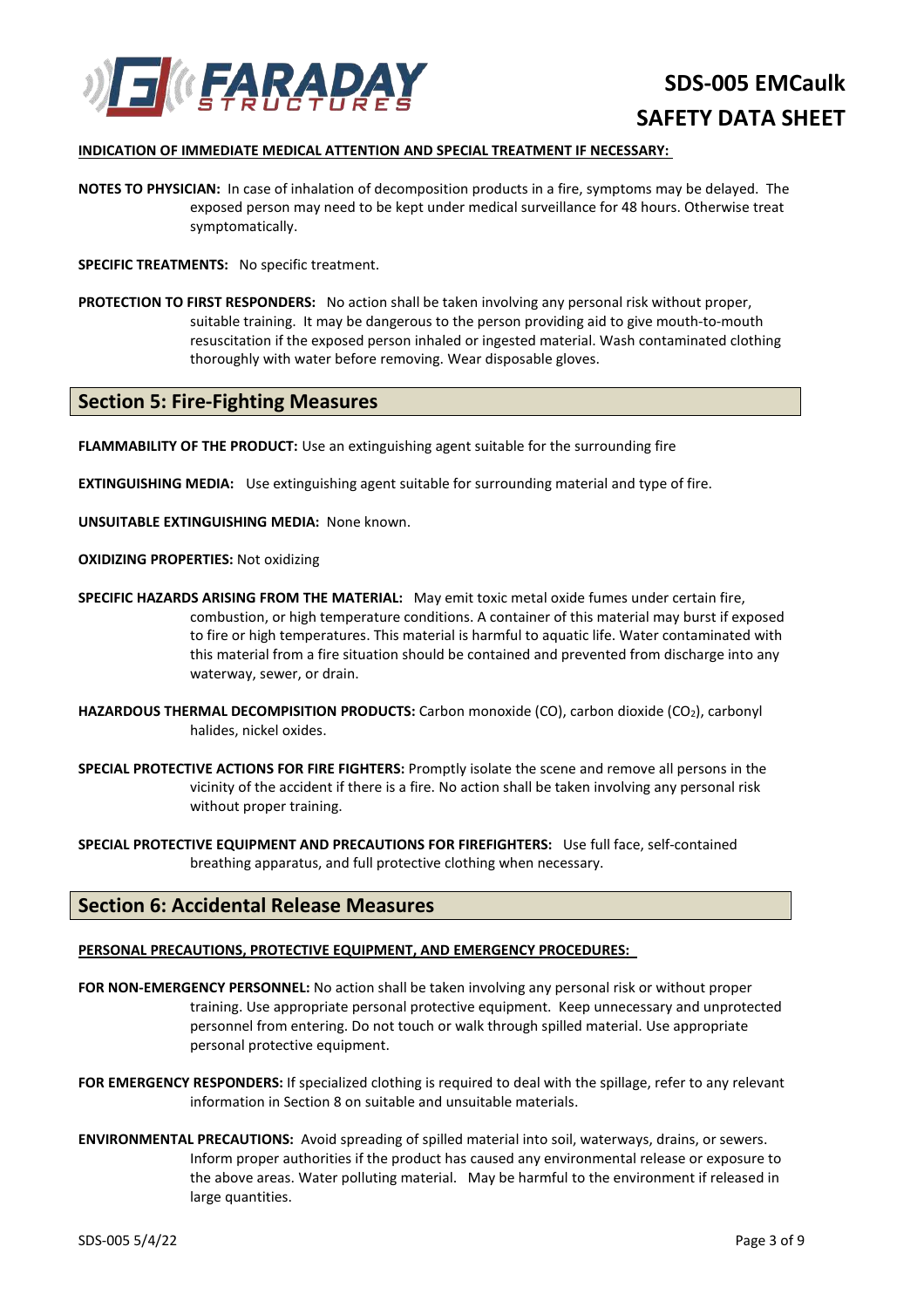

## **METHODS AND MATERIALS FOR CONTAINMENT AND CLEANUP:**

- **SMALL SPILL:** Stop leak if without risk. Remove containers from spill area. Absorb with an inert dry material and place in an appropriate waste disposal container. Dispose of via a licensed waste disposal contractor.
- LARGE SPILL: Stop leak if without risk. Remove containers from spill area. Prevent entry into waterways, drains, or sewers. Contain and collect spillage with non-combustible, absorbent material e.g. sand, earth, vermiculite, or diatomaceous earth and place in container for disposal according to local regulations (see Section 13). Dispose of via a licensed waste disposal contractor. Contaminated absorbent material may pose the same hazard as the spilled product. Note: see Section 1 for emergency contact information and Section 13 for waste disposal.

## **Section 7: Handling and Storage**

## **PRECAUTIONS FOR SAFE HANDLING:**

- **PROTECTIVE MEASURES:** Wear appropriate personal protective equipment (PPE) (see Section 8). Do not allow contact with eyes or mucous membranes. Do not get in eyes or on skin or clothing. Do not ingest. Avoid release to the environment. Keep in the original container or an approved alternative made from a compatible material, keep tightly closed when not in use. Empty containers may retain some product residue and can be hazardous. Do not reuse containers. Note, this material is electrically conductive. Avoid repeated or continuous skin contact. Always wear suitable disposable gloves.
- **ADVICE ON GENERAL HYGIENE:** Eating, drinking, and smoking should be prohibited in areas where this material is being handled, stored, processed, or used. Workers should wash hands and face after use and before eating, drinking, or smoking. Remove contaminated clothing and protective equipment before entering eating areas. See also Section 8 for additional information on hygiene measures.

### **CONDITIONS FOR SAFE STORAGE:**

Store at temperatures between 50 °F to 90 °F (10 °C to 33 °C). Do not expose containers of the material to temperatures below 41 °F (5 °C). Store in original container in a cool, dry, well ventilated area protected from direct sunlight. Store away from incompatible materials (see Section 10) and food and drink. Keep containers tightly closed and sealed until ready for use. Containers that have been opened must be carefully re-sealed and kept upright to prevent leakage or premature drying. Do not store in unlabeled containers.

## **Section 8: Exposure Controls/Personal Protection**

### **CONTROL PARAMETERS:**

- **OCCUPATIONAL EXPOSURE LIMITS:** None.
- **APPROPRIATE ENGINEERING CONTROLS:** Good general ventilation will aid in drying and minimize exposure to the worker.
- **ENVIRONMENTAL EXPOSURE CONTROLS:** Emissions from ventilation or work processing equipment should be checked to ensure they comply with the requirements of environmental protection legislation. In some cases, fume scrubbers, filters or engineering modifications to the process equipment will be necessary to reduce emissions to acceptable levels.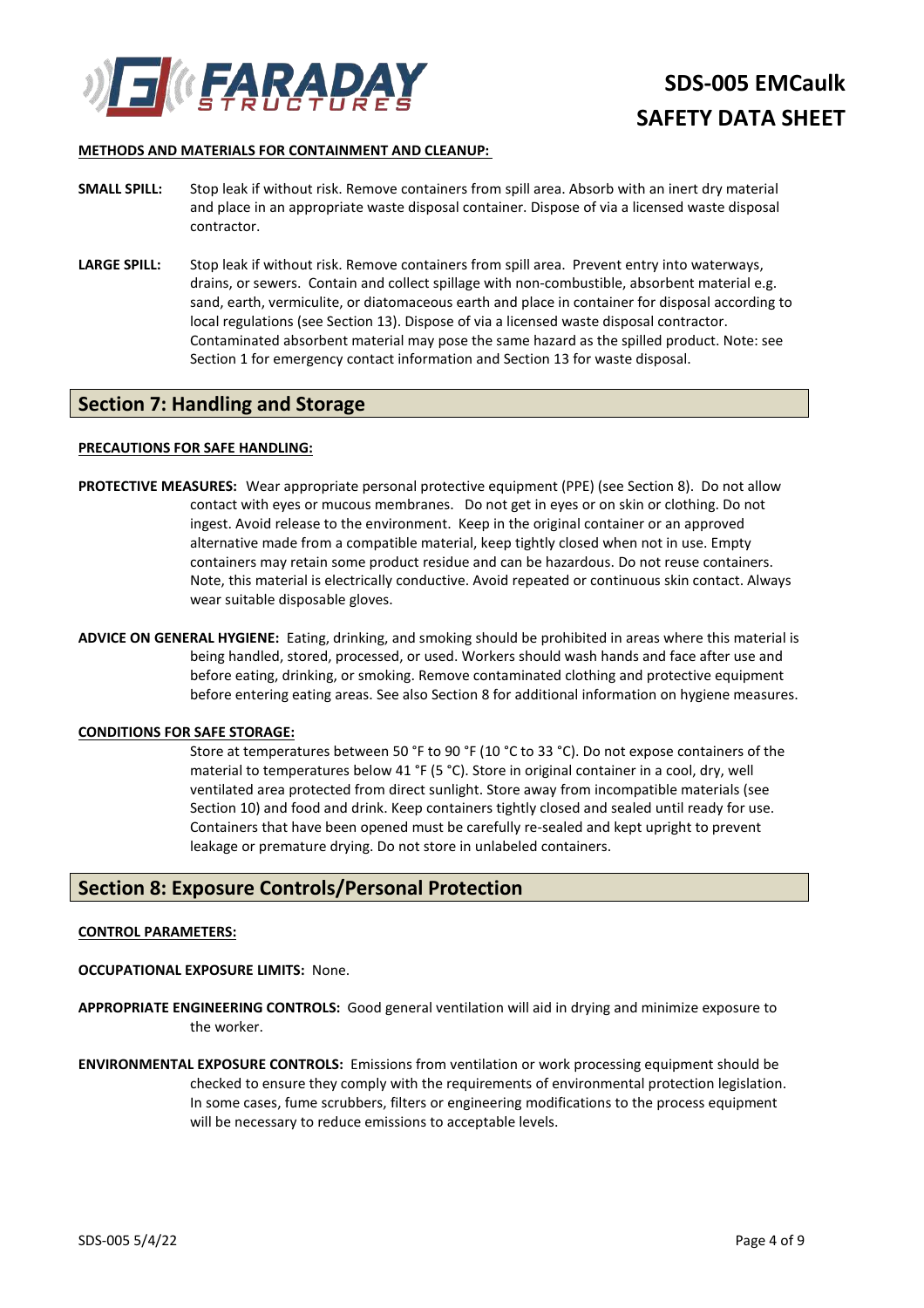

### **INDIVIDUAL PROTECTION MEASURES:**

- **EYE/FACE PROTECTION:** Safety eyewear complying with an approved safety standard should be used when a risk assessment indicates this is necessary to avoid exposure to liquid splashes, mists, gases or dusts. If contact is possible, the following protection should be worn, unless the assessment indicates a higher degree of protection: chemical splash goggles.
- **SKIN PROTECTION:** Wear chemical resistant, impervious, disposable gloves to protect hands. Wear protective clothing such as a loose fitting, long sleeved, shirt that covers the arms and neck, long pants, and shoes that cover the entire foot.
- **RESPIRATORY PROTECTION:** Not ordinarily required. If sufficient vapor or fumes are generated during application, use a NIOSH approved organic vapor respirator.
- **VENTILATION:** Use local exhaust to control vapor, particulates, and dust, below acceptable exposure limits. If exhaust ventilation is not available or is inadequate, use a NIOSH approved respirator, as appropriate. Discharge from the ventilation system should comply with applicable air pollution control regulations.
- **GENERAL HYGIENE RECOMMENDATIONS:** Before eating, drinking, smoking, or using toilet facilities, wash face and hands thoroughly with soap and water. Use vacuum equipment to remove dry product, dust, fibers, or particulate from clothing and work areas. Use of compressed air to remove material is NOT recommended.

## **Section 9: Physical and Chemical Properties**

| <b>Physical State:</b>        | Paste                                                                  |
|-------------------------------|------------------------------------------------------------------------|
| Color:                        | Medium / dark gray                                                     |
| Odor:                         | Mild acrylic / acrylate                                                |
| pH:                           | $7.5 - 8.5$ typical                                                    |
| Viscosity:                    | Not applicable                                                         |
| <b>Melting Point:</b>         | Not applicable                                                         |
| <b>Boiling Point of Resin</b> | > 40 °C (104 °F)                                                       |
| <b>Flash Point</b>            | Closed cup: >93 °C (200°F)                                             |
| Autoignition Temperature:     | Not available                                                          |
| Decomposition Temperature:    | Not available                                                          |
| <b>Evaporation Rate:</b>      | 0.35 (of solvent portion, butyl acetate = $1$ )                        |
| Flammability:                 | Not available                                                          |
| Lower Explosive Limit:        | Not available                                                          |
| Upper Explosive Limit:        | Not available                                                          |
| Vapor Pressure:               | 2.3 kPa (of solvent portion at 20 °C)                                  |
| Vapor Density:                | Not available                                                          |
| Relative Liquid Density:      | $\approx$ 2 g/cm <sup>3</sup>                                          |
| Solubility                    | Dry material is insoluble in water, paste material is soluble in water |
| Viscosity:                    | Not determined                                                         |
| <b>Partition Coefficient:</b> | Not available                                                          |
| $VOC (wt\%)$ :                | < 1.0 %                                                                |
|                               |                                                                        |

## **Section 10: Stability and Reactivity**

**REACTIVITY:** None known based on available information and formula knowledge.

**CHEMICAL STABILITY:** The product is considered stable.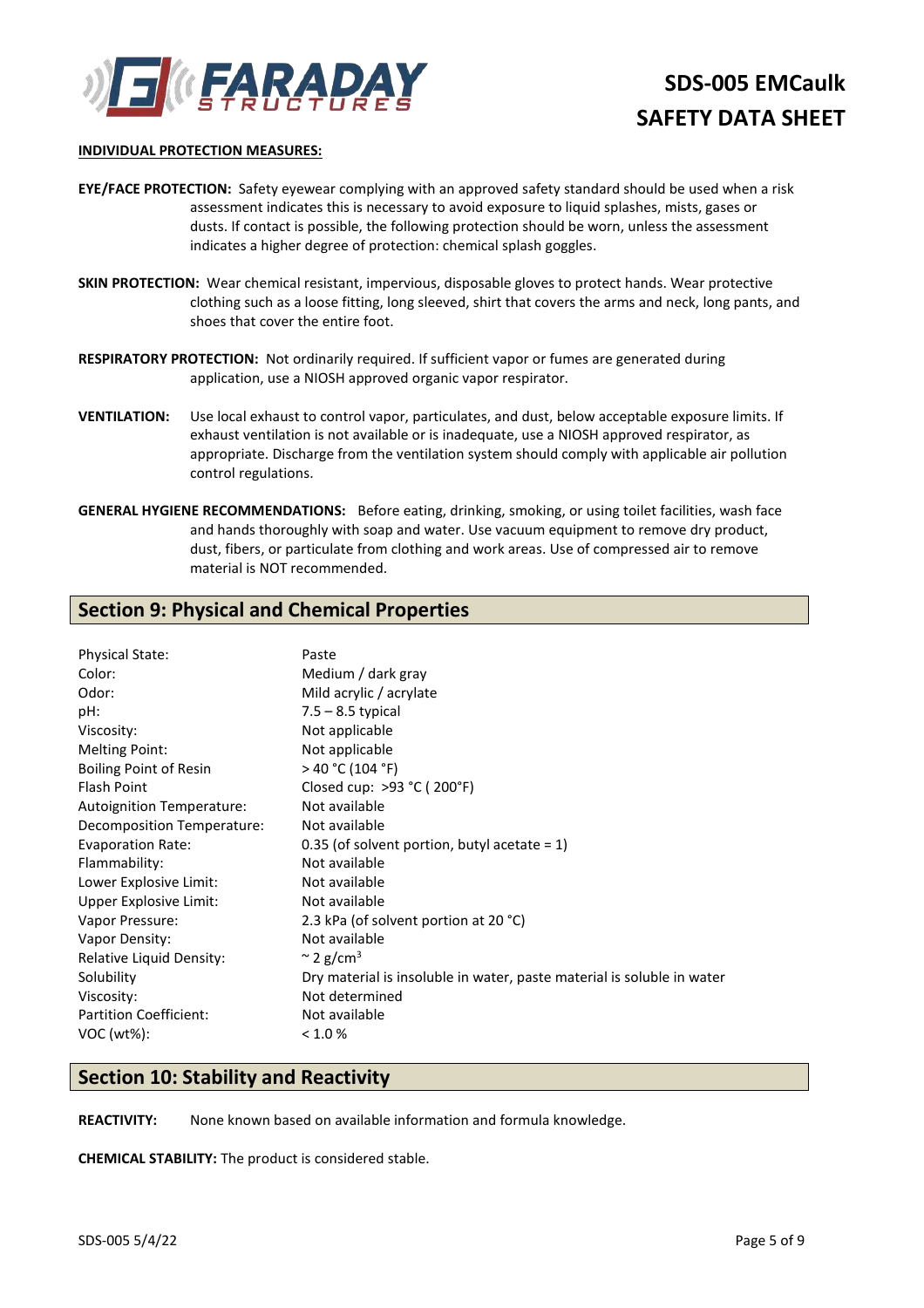

**CONDITIONS TO AVOID:** Strong oxidizing or reducing agents. Strong acids or bases. Exposure to high temperatures may produce hazardous decompositions products. Refer to Sections 7 and 8. Under special conditions the nickel present in this formula can react with carbon monoxide in a reducing atmosphere to form nickel carbonyl, Ni(CO)4, a toxic gas. This is very unlikely.

**POSSIBILITY OF HAZARDOUS REACTIONS:** Under normal conditions of storage and use, no hazardous reactions will occur.

**HAZARDOUS POLYMERIZATION:** Hazardous polymerization does not occur.

## **Section 11: Toxicological Information**

## **ACUTE TOXICITY:**

## **PRODUCT COMPONENT INFORMATION**

| <b>INGREDIENT</b> | <b>RESULT</b> | <b>SPECIES</b> | <b>DOSE</b>  |
|-------------------|---------------|----------------|--------------|
| NICKEL            | LD50 ORAL     | RAT            | 9000 mg/kg   |
| MEK               | LD50 ORAL     | RAT            | > 2700 mg/kg |

**SENSITIZATION:** No data available on the mixture.

**MUTAGENICITY:** No data available on the mixture.

**CARCINOGENICITY:** No data available on the mixture.

**CONCLUSION / SUMMARY:** Contains material which may cause cancer, based on animal data. Risk of cancer depends on duration and level of exposure.

**REPRODUCTIVE TOXICITY:** No data available on the mixture.

**SPECIFIC TARGET ORGAN TOXICITY (SINGLE EXPOSURE):** No data available on the mixture.

**SPECIFIC TARGET ORGAN TOXICITY (REPEATED EXPOSURE):** No data available on the mixture.

**ASPIRATION HAZARD:** No data available on the mixture.

**INFORMATION ON THE LIKELY ROUTES OF EXPOSURE:** Routes of entry anticipated: dermal.

**POTENTIAL CHRONIC HEALTH EFFECTS:** No data available on the mixture

- **General:** No known significant effects or critical hazards.
- **Carcinogenicity:** May cause cancer. Risk of cancer depends on duration and level of exposure.
- **Mutagenicity:** No known significant effects or critical hazards.
- **Teratogenicity:** No known significant effects or critical hazards.

**Developmental effects:** No known significant effects or critical hazards.

**Fertility effects:** No known significant effects or critical hazards.

## **NUMERICAL MEASURES OF TOXICITY:**

### **Acute Toxicity Estimates:**

| Route | TF Value<br>ATE   |
|-------|-------------------|
| Oral  | > 90,000<br>mg/kg |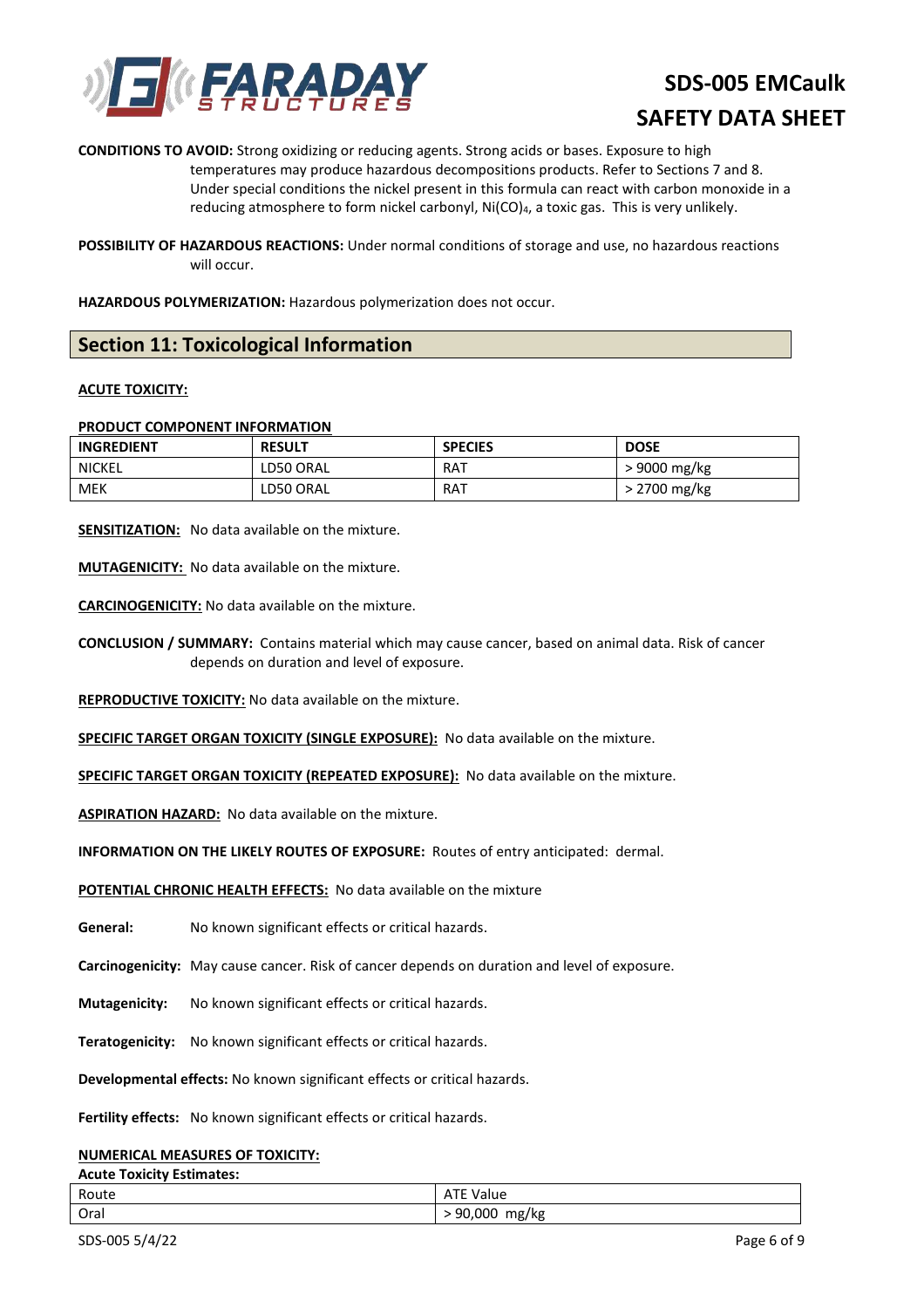

Evidence for the association of nickel compound exposures and cancer risk comes mainly from workers in now obsolete nickel refining operations where very high concentrations of airborne nickel, mostly present as oxidic or sub-sulphidic species at up to 100 mg/m<sup>3</sup> or more, were associated with excess nasal and lung cancers. The inhalation of nickel powder has not resulted in an increased incidence of malignant lung tumors in rodents. Repeated intratracheal instillation of nickel powder produced an increased incidence of malignant lung tumors in rats. Repeated intratracheal instillation of nickel powder did not produce an increased incidence of malignant lung tumors in hamsters when administered at the maximum tolerated dose. Single intratracheal instillations of nickel powder in hamsters at doses near the LD50 produced an increased incidence of fibrosarcomas, mesotheliomas and rhabdomyosarcomas. Inhalation of nickel powder at concentrations 15 times the TLV irritated the respiratory tract in rodents.

Animal experiments indicate that soluble nickel ingestion causes adverse effects on fetal development at a threshold oral exposure of 2.2 mg/ Ni/kg/day by pregnant rats. Data are insufficient to determine if this effect occurs in humans and no regulatory agency has classified soluble forms of nickel as reproductive risks for humans. No soluble nickel is found in this product as formulated.

# **Section 12: Ecological Information**

**TOXICITY:** Not available.

**PERSISTENCE AND DEGRADABILITY: Not available.** 

**BIOACCUMULATIVE POTENTIAL: Not available.** 

## **MOBILITY IN SOIL:**

**Soil / Water Partition Coefficient (Koc): Not available.** 

## **Section 13: Disposal Considerations**

**DISPOSAL METHODS:** The generation of waste should be avoided. Material for disposal should be placed in appropriate sealed containers to avoid potential human and environmental exposure. It is the responsibility of the generator to comply with all federal, state, and local laws and regulations. We recommend that you contact an appropriate waste disposal contractor and environmental agency for relevant laws and regulations. Under the U.S., Resource Conservation and Recovery Act (RCRA), it is the responsibility of the user of the product to determine at the time of disposal, whether the product meets relevant waste classification and to assure proper disposal.

> Nickel-containing waste can be collected to recover nickel values. Should nickel recovery be implemented, follow EPA and local regulations.

## **Section 14: Transport Information**

|                                   | <b>DOT Classification</b> | <b>TDG</b>            | <b>IMDG</b>    | <b>IATA</b>    |
|-----------------------------------|---------------------------|-----------------------|----------------|----------------|
|                                   |                           | <b>Classification</b> |                |                |
| <b>UN Number</b>                  | <b>UN3082</b>             |                       | Not regulated  | Not regulated  |
| <b>UN Proper Shipping Name</b>    | Environmentally           |                       |                |                |
|                                   | hazardous substance,      |                       |                |                |
|                                   | liquid, N.O.S.            |                       |                |                |
|                                   | (carbendazim (ISO))       |                       |                |                |
| <b>Transport Hazard Class(es)</b> | 9                         |                       |                |                |
| <b>Packing Group</b>              | Ш                         |                       |                |                |
| <b>Environmental Hazards</b>      | No                        | No.                   | No.            | No             |
| - Marine Pollutant Substances     | Not applicable            | Not applicable        | Not applicable | Not applicable |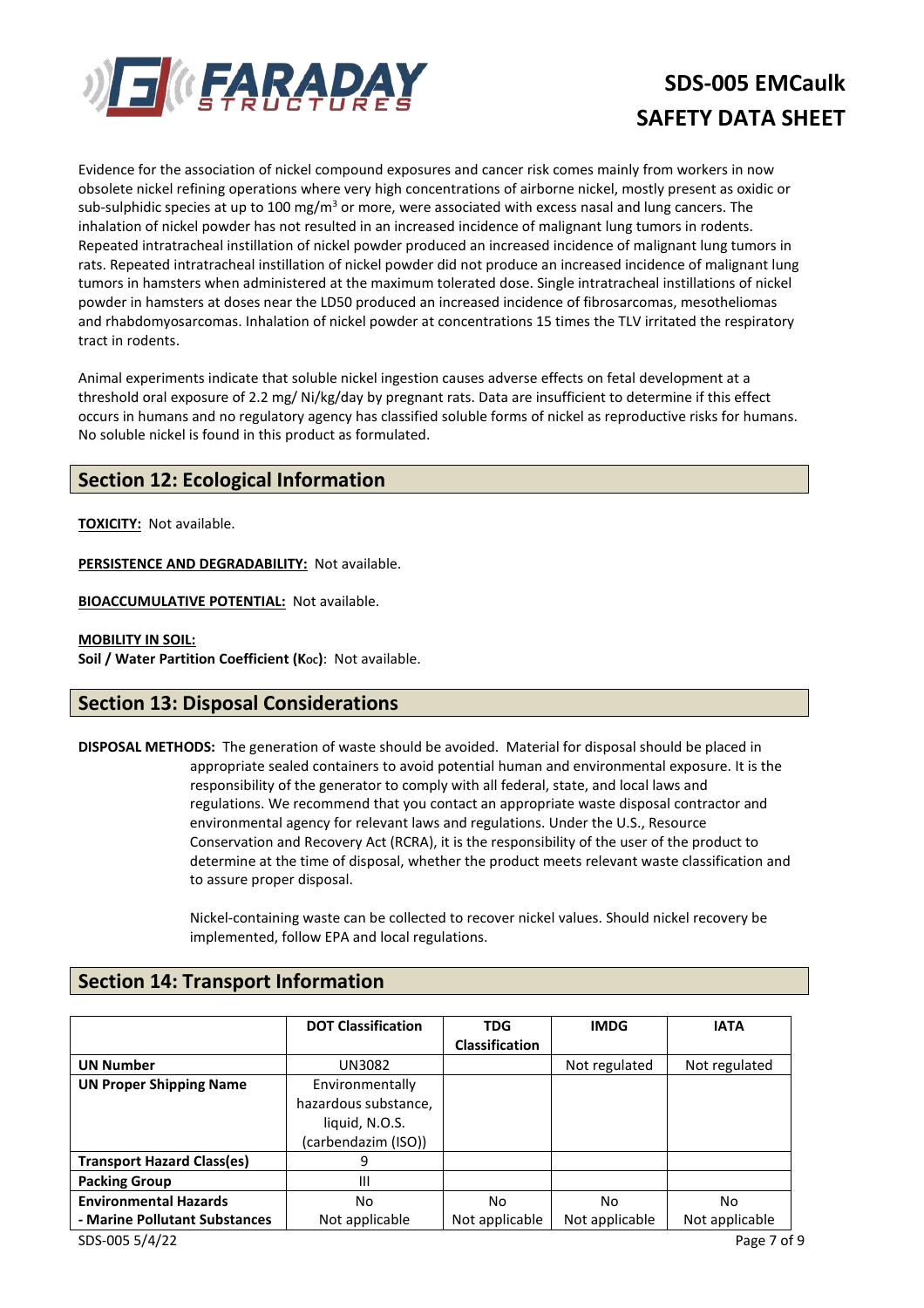

| - Product RQ (lbs) | 20000               | Not applicable   Not applicable |                                 | Not applicable |
|--------------------|---------------------|---------------------------------|---------------------------------|----------------|
| - RQ Substances    | (carbendazim (ISO)) |                                 | Not applicable   Not applicable | Not applicable |

### **ADDITIONAL INFORMATION:**

- **DOT:** Package sizes shipped in quantities less than the product reportable quantity and are not subject to the Reportable Quantity (RQ) transportation requirements.
- **IMDG:** None identified.

**IATA:** None identified.

**SPECIAL PRECAUTIONS FOR USER:** Transport within user's premises: always transport in closed containers that are upright and secure. Ensure that persons transporting the product know what to do in the event of an accident or spillage.

## **Section 15: Regulatory Information**

### **U.S. FEDERAL REGULATIONS:**

**TSCA Listed**: United States inventory (TSCA 8b): All components are listed or exempted.

**HMIS Ratings**: **Health**: 2 **Flammability**: 1 **Physical**: 0

**SARA 311/312 Classification:** Immediate (acute) health hazard. Delayed (chronic) health hazard.

### **SARA 313:**

|                              | <b>Product Name</b> | CAS       | 70 |
|------------------------------|---------------------|-----------|----|
| <b>Supplier Notification</b> | <b>Nickel</b>       | 7440-02-0 | 30 |

SARA 313 notifications must not be detached from the SDS and any copying and redistribution of the SDS shall include copying and redistribution of the notice attached to copies of the SDS subsequently redistributed. This product contains metallic nickel which is subject to the reporting requirements of SARA Section 313 of the Emergency Planning and Community Rightto-Know Act of 1986 and of 40 CFR 372:

**California Prop. 65:** This product contains chemicals knows to the state of California to cause cancer and birth defects or other reproductive harm. As indicated in Title 22 of the California Code of Regulations Section 12707(b)(5), for purposes of Proposition 65, nickel and nickel compounds present no significant risk of cancer by the route of ingestion.

### **International Regulations:**

Australia inventory (AICS): Not determined. Canada (DSL): Not determined. China inventory (IECSC): Not determined. Europe inventory (REACH): Not determined. Japan inventory: Not determined. Korea inventory: Not determined. Malaysia Inventory (EHS Register): Not determined. New Zealand Inventory of Chemicals (NZIoC): Not determined. Philippines inventory (PICCS): Not determined. Taiwan inventory (CSNN): Not determined.